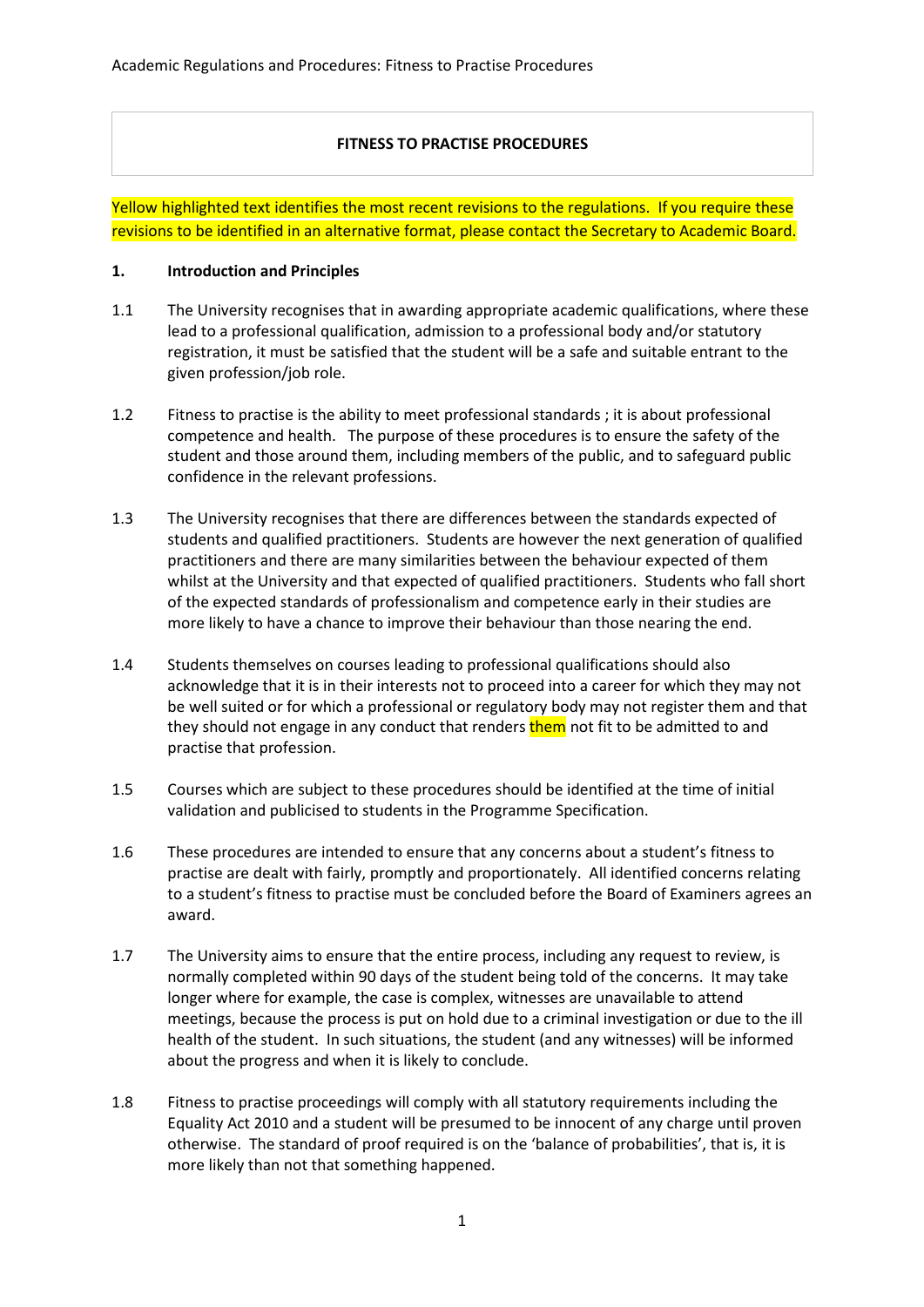- 1.9 Where a student has declared a disability to the University, the University will ensure that information is available to them at all stages of the procedure in appropriate formats, and that any reasonable adjustments are made to the associated proceedings to accommodate the student's needs. A record will be kept of any adjustments made.
- 1.10 The student has the right to be supported and accompanied at all stages of the procedure, who is not acting in a legal capacity, at any meeting arranged to discuss the matter. The individual accompanying the student must be a member of the University, i.e.:
	- a) a registered student;
	- b) a member of staff;
	- c) a member of staff or Sabbatical Officer of the Students Union.

The role of the individual accompanying the student will be to support and advise the student and to help them to present their case.

- 1.11 The student will receive copies of all documentation, including witness statements, relating to the case. Individual names may be redacted from the documentation circulated.
- 1.12 Where a student withdraws before these procedures are completed but the behaviour in question would normally result in the student being removed from practice pending an investigation, the process should be completed with the student invited to participate as described and the outcome recorded for future reference.
- 1.13 Enquiries to the Disclosure & Barring Service, both before and after admission, will be managed through the University's Admissions Office except where the student contract arrangements already place responsibility for such enquiries on a student's employer.
- 1.14 Professional and regulating bodies reserve the right to apply any appropriate assessments for determining suitable entrants to the profession concerned. This may include a separate test of fitness to practise in addition to those administered by the University.
- 1.15 Complaints raised under the Student Complaints Procedure arising from or connected with a fitness to practise matter will not be considered until all relevant stages of the Fitness to Practise Procedure have been completed.

### **2. Principles relating to Student Behaviour**

- 2.1 In the context of these procedures, students should understand that the successful completion of a course leading to admission to a professional body and/or statutory registration requires adherence to both the requirements of that body and of these procedures.
- 2.2 Students should behave professionally and competently at all times, in accordance with the Regulations and Procedures of the University and to the code of conduct (or equivalent) of the relevant professional or regulatory body.
- 2.3 Students will at all times act in the best interests of their patients, service users, pupils, placement staff, university staff or other students, and conduct themselves in a professional manner.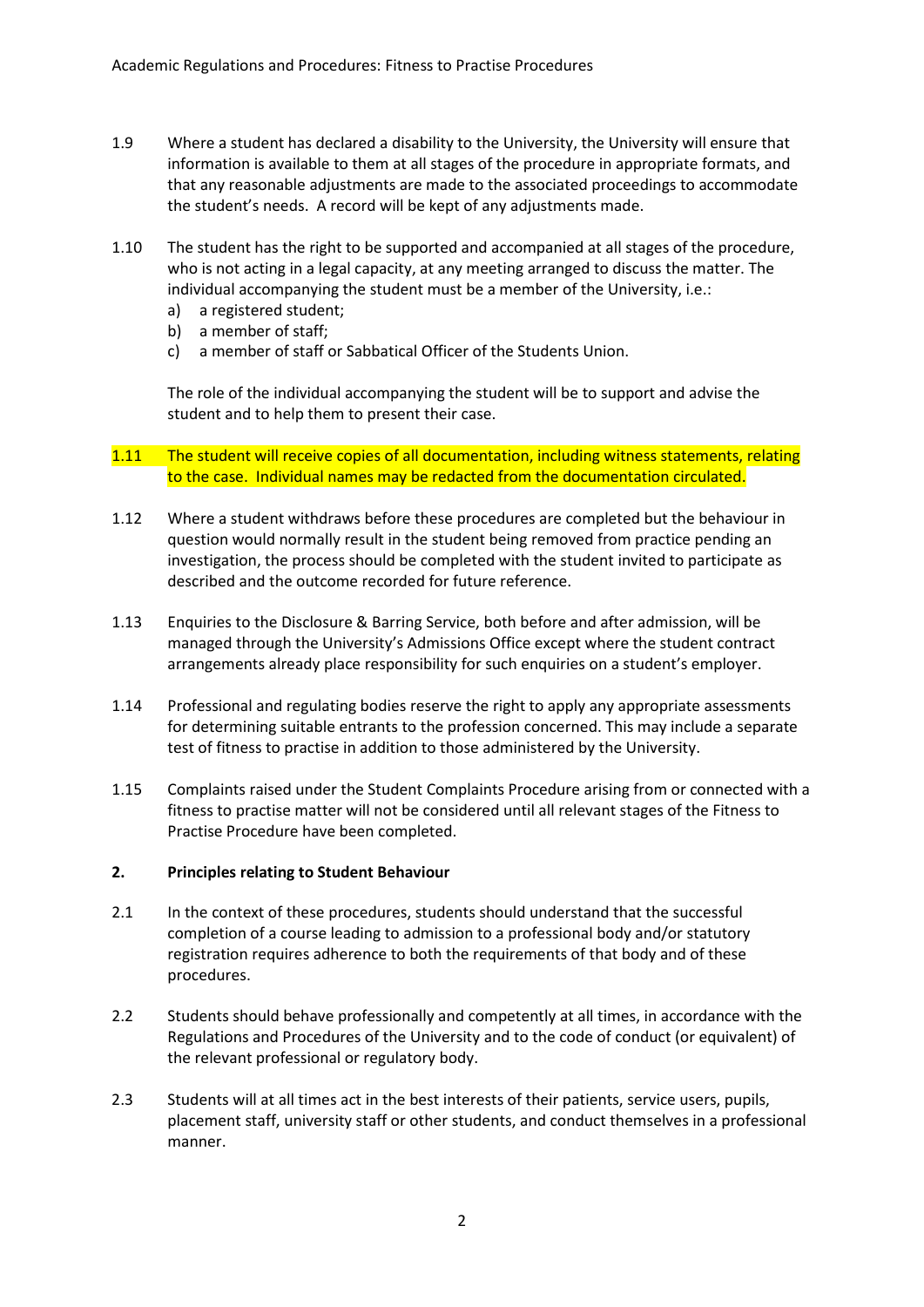- 2.4 Students will report to the appropriate authority within the placement setting and to the University Course/Programme Leader actions by others that may put patients, service users, pupils, staff or other students at risk. Failure to report such actions could lead to disciplinary action being taken against such a student. Persons making disclosures must identify themselves.
- 2.5 Students whose courses fall under these procedures must disclose any criminal convictions (including spent convictions) to the University before starting the course.
- 2.6 Students whose courses fall under these procedures must disclose any conviction and/or caution if it occurs while the student remains registered on the course. Students will be provided with guidance about the consequences for registration within the profession concerned. If a student fails to disclose such information and it subsequently becomes known, the student will be referred to a Fitness to Practise Committee.
- 2.7 The following circumstances may render a student unfit to practise:
	- a) exploiting the vulnerability of a patient, client or pupil (including to establish a sexual relationship);
	- b) offences against the vulnerable, including children, the elderly and the mentally incapacitated;
	- c) drug or alcohol abuse;
	- d) acting in an inappropriate or unprofessional manner on or away from University premises;
	- e) conviction of a relevant criminal offence or has accepted a caution in relation to such an offence;
	- f) intimidation of fellow students, patients, clients or pupils;
	- g) failure to rectify behaviour that has been subject to any disciplinary actions under the University's regulations;
	- h) repeated inappropriate behaviour towards others;
	- i) inaccurate or falsification of patient, pupil or other professional records;
	- j) severe and relapsing mental illness;
	- k) being a carrier of a serious communicable disease without complying with an appropriate management plan;
	- l) Lack of insight into how their medical condition could impact upon the safety and wellbeing of themselves and others with whom they come into contact in their professional capacity.
	- m) academic misconduct (for example plagiarism, cheating in examinations, forging records)
	- n) any other circumstance which may call into question a student's fitness to be admitted to and to practise their profession.
- 2.8 The student is expected to engage with these procedures and answer any questions about what has given rise to the fitness to practise concerns.
- 2.9 Where there is an allegation of academic misconduct, it may be appropriate to consider the case under both the academic misconduct and fitness to practise procedures. In these circumstances, the University will conduct the academic misconduct process first and conclude it before beginning the fitness to practise process. This will avoid the student facing simultaneous procedures for the same allegation.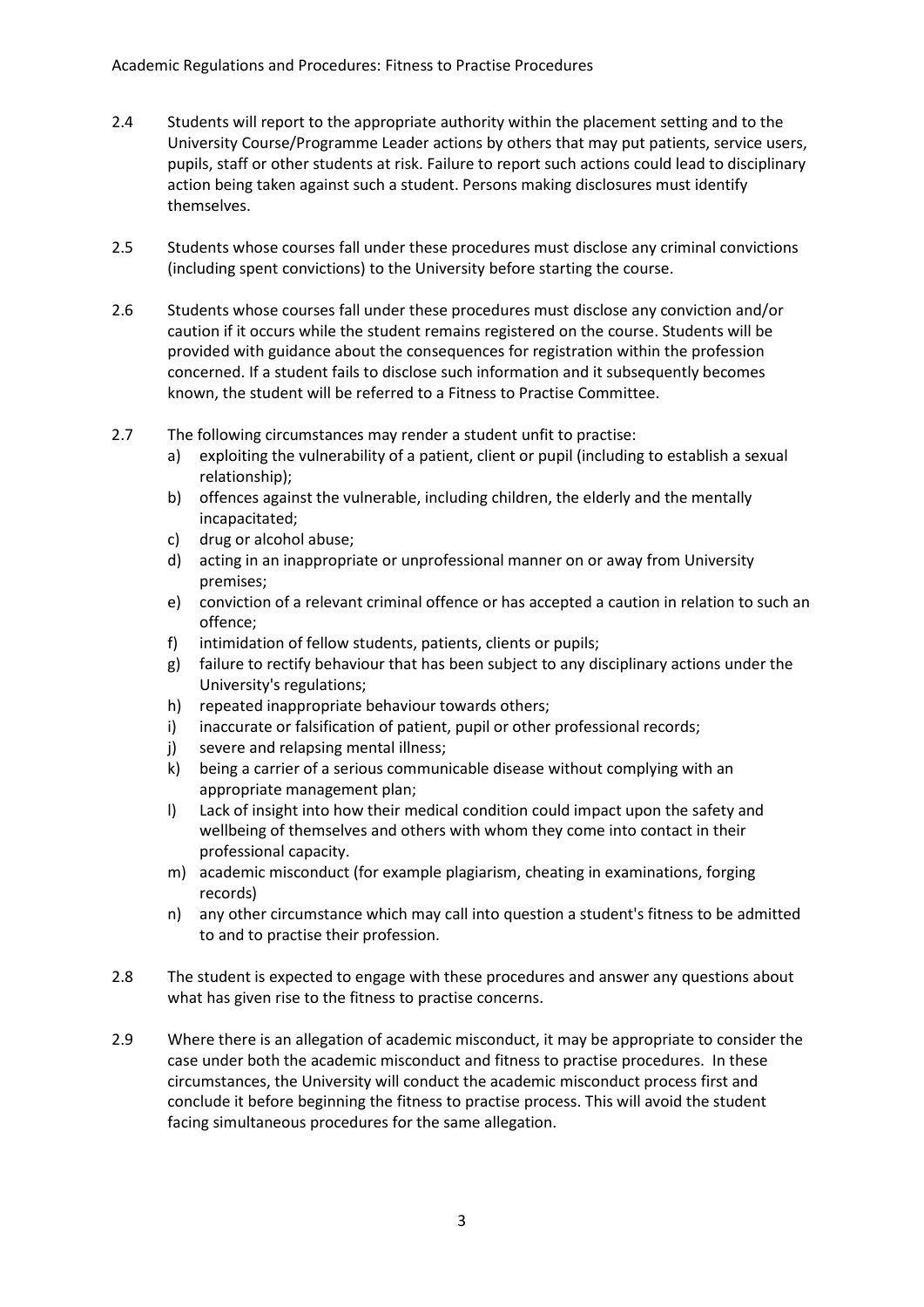- 2.10 A student disciplinary matter may lead to fitness to practise proceedings if the behaviour that led to disciplinary action against the student calls into question the students' fitness to practise. This procedure should commence after the disciplinary procedure is concluded.
- 2.11 Where the behaviour amounts to a criminal offence and the police or courts are involved, an investigation will normally be put on hold until the outcome of the investigation or proceedings. Where a student is acquitted of a criminal offence or the investigation is dropped the University may still take action under its disciplinary and/or fitness to practise process. If the student is convicted, the role of the fitness to practise panel is to determine whether what the student has done impairs their fitness to practise.

# **3. Initiation of the Procedure**

- 3.1 The University will consider any information submitted to it which gives reasonable cause to believe that a student's fitness to practise may be impaired. Sources of concern may include, but are not limited to:
	- a) Placement provider employees
	- b) University employees
	- c) Students (including self-referrals)
	- d) The Students' Union
	- e) Medical professionals
	- f) Police and other government agencies
	- g) Regulatory bodies
	- h) General public
- 3.2 On receipt of information identifying an allegation of concern under the scope of these procedures, the Head of Department will undertake an initial investigation to establish whether there are grounds to investigate the matter further. The Head of Department will consider whether other routes available e.g. pastoral care, occupational health and student support are more appropriate before initiating fitness to practice procedures.
- 3.3 If the University receives an anonymous complaint about a student, extra care will be taken to ensure that the concerns are investigated carefully. The Investigating Officer will normally need to know the identity of the person making the complaint so that they can rule out the possibility that the report is made maliciously.

# **4. Removal of a student from a practice environment**

- 4.1 The Head of Department may decide that given the nature of the concern that it is appropriate to remove a student from a practice environment immediately prior to or during the initial investigation.
- 4.2 Removal from practice is a precautionary measure serving to prevent any potential harm to the public or persons within the University. It may also be applied to limit the prospect of damage to public confidence in the profession concerned.
- 4.3 Removal from practice is a holding measure and is not indicative of a final outcome.
- 4.4 When determining whether to remove a student from practice, the Head of Department should ensure that it is legitimate and proportionate in the circumstances.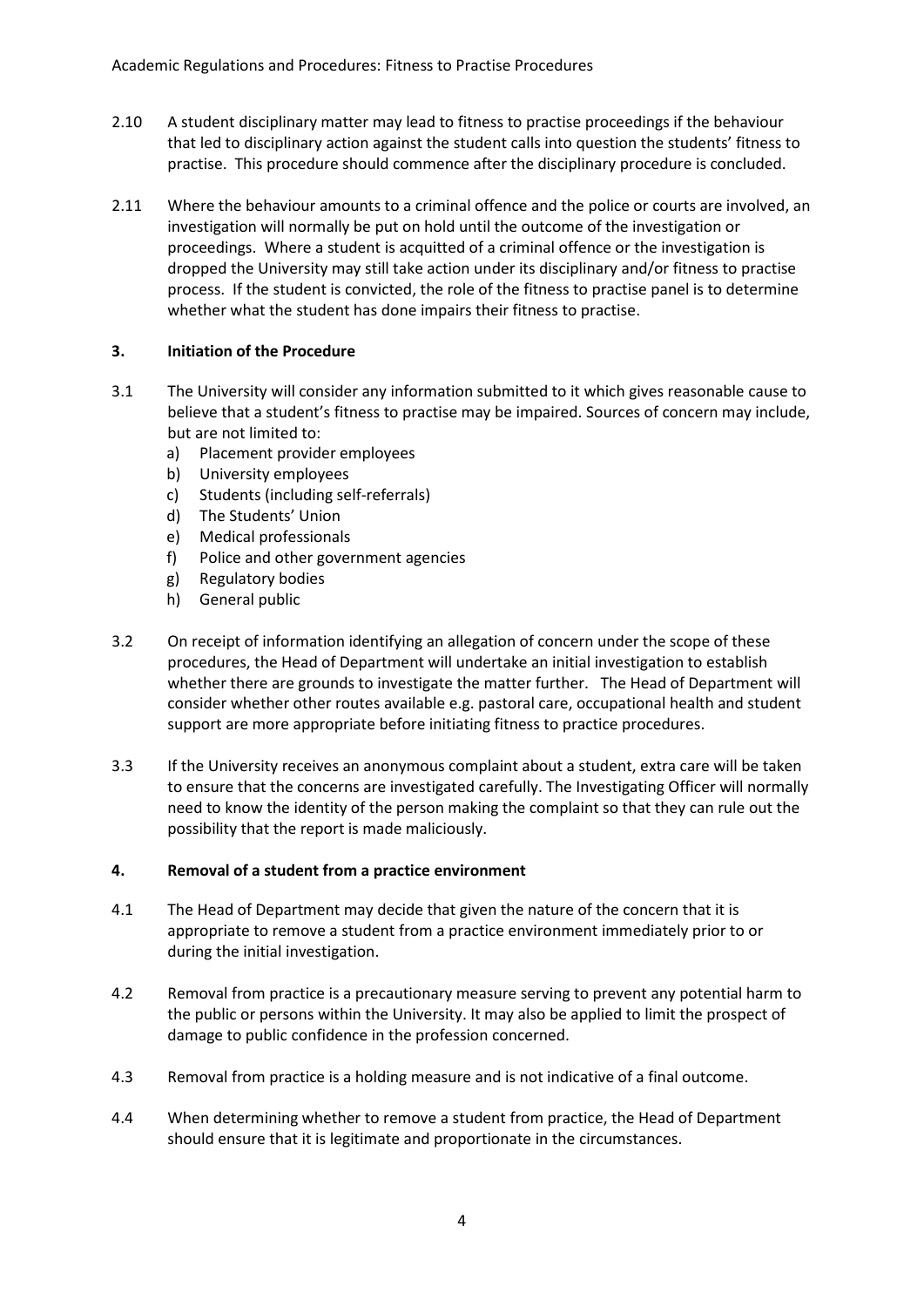- 4.5 Where it is decided that a student should be removed from practice, the Head of Department should notify the student in writing as soon as possible setting out the reasons they believe it is necessary. The practice environment should also be notified of this action. This notification should also outline that the removal from practice will be for a specified period, which will normally be until the point a formal determination on the student's fitness to practise has been made.
- 4.6 The status of the student should be kept under regular review to ensure that it remains appropriate for a student to remain removed from practice and the student should be provided with updates when there is a material change or development.

## **5. Investigation and Consideration by Department (Stage 1 – Cause for Concern)**

- 5.1 Where, following an initial investigation, the Head of Department believes a case has arisen that warrants the application of these procedures, the Head of Department will *either* investigate the case or appoint an Investigating Officer who will meet with the student to advise the student of the concerns raised and how they fall below the professional expectations of those taking a particular course. The Investigating Officer should not, as far as possible, be the student's personal academic tutor or anyone else who is involved in supporting the student.
- 5.2 The student should be informed of the allegation(s) and/or concern(s), how they relate to the relevant professional standards and provided with evidence of the issues of concern before this interview. The evidence should be verifiable and not based on hearsay but names may be redacted if considered appropriate.
- 5.3 The student will be given at least three working days' notice of the meeting with the Investigating Officer.
- 5.4 A note taker will also be present during the meeting to maintain a record of the meeting and a copy provided to the student.
- 5.5 The meeting may proceed in the absence of a student who has either:
	- a) indicated an intention to be present and does not attend;
	- b) never responded to communications;
	- c) indicated that they do not wish to attend.
- 5.6 The Investigating Officer should be content that s/he has sufficient evidence available to consider the case and that the student has been given adequate notice of the meeting and an opportunity to provide a written submission.
- 5.7 The outcome of the meeting should be such that the student is clear on:
	- a) the nature of the concerns;
	- b) why they have been raised;
	- c) possible outcomes and
	- d) who they can contact with any queries about the progress of the case.
- 5.8 Following the initial investigation, the Investigating Officer will submit a written report of findings to the Head of Department who then may:
	- a) decide that there is no reason for concern and that patient/client/public safety is assured and no further action is required under these Procedures;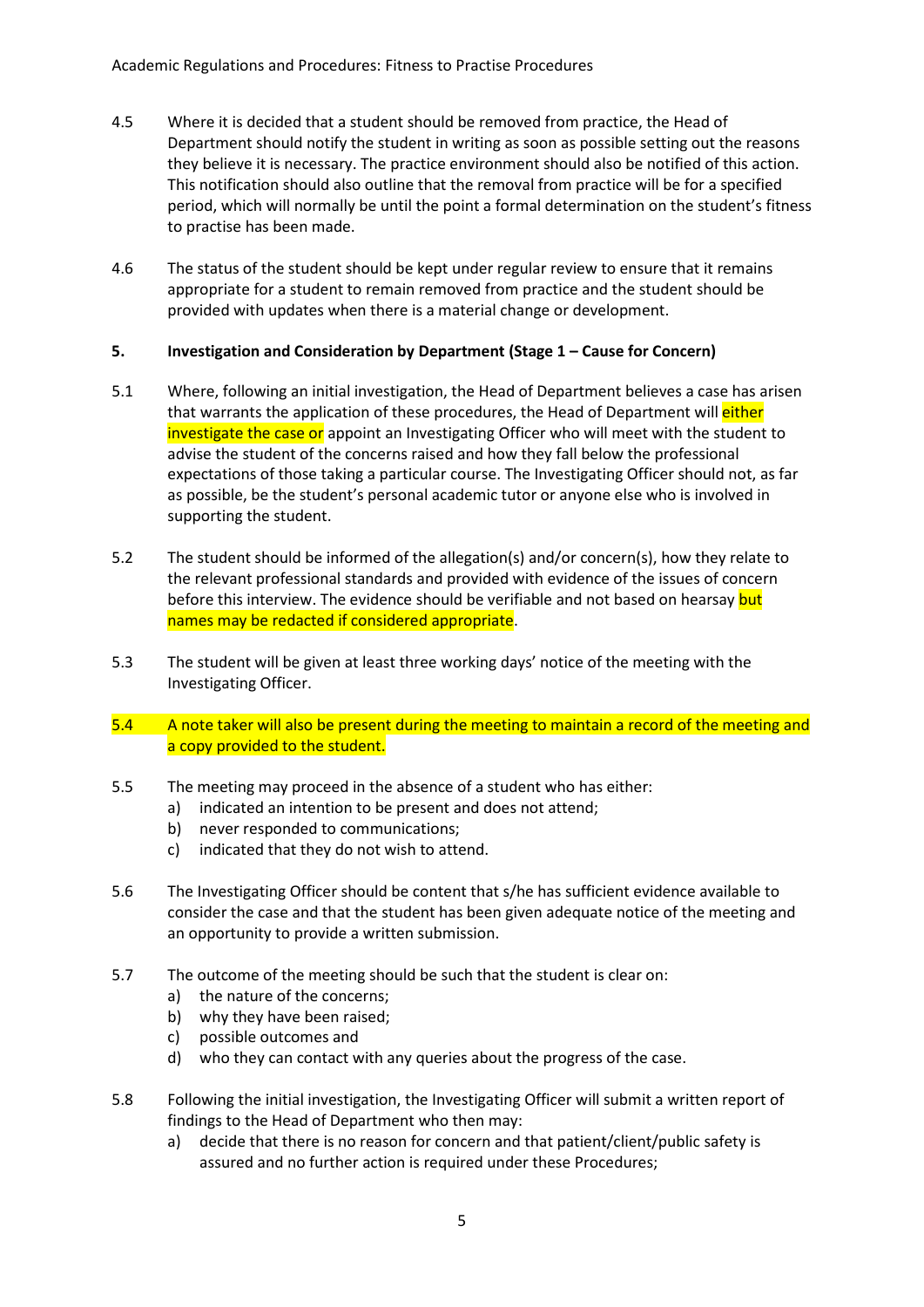- b) Require the student who acknowledges an impairment in their fitness to practise, has the necessary insight into their behaviour and is seeking ways to address the underlying issues to sign an undertaking regarding their future conduct.
- c) establish a written action plan to include details of any follow-up meetings and monitoring if appropriate which is agreed, signed and dated by the student. Any student who refuses to agree to the action plan will be referred by the Head of Department to the Fitness to Practise Committee.
- d) issue a formal warning linked to a written action plan to include details of any follow-up meetings and monitoring if appropriate which is agreed, signed and dated by the student. A warning is appropriate when behaviour is significantly different from expected standards but the behaviour does not present a risk to others or to public confidence. Any student who refuses to agree to the action plan will be referred by the Head of Department to the Fitness to Practise Committee.
- e) after consulting with the Pro Vice Chancellor Students, decide that the grounds are so serious as to threaten the safety of others and may seek the approval of the Vice Chancellor for an immediate temporary suspension of the students studies in accordance with the Student Disciplinary procedures;
- f) conclude that a concern is so serious that the consequences could potentially lead to a termination of studies and refer the case to the Fitness to Practise Committee. The Head of Department will inform the student of the referral and the reason for it, in writing, within ten working days of the decision;
- g) refer the student concerned to the Occupation Health Service for a formal assessment in order that a report can be made on their fitness to practise on medical grounds. For any student who refuses to attend an occupational health assessment required by the department may, after consulting with the Pro Vice Chancellor Students, seek the approval of the Vice Chancellor for an immediate temporary suspension of the student's studies in accordance with the Student Disciplinary Procedures. Suspension in these circumstances will automatically lead to the student being referred by the Head of Department to the Fitness to Practise Committee.

# **6. Fitness to Practise Committee (Stage 2)**

- 6.1 The membership of the Fitness to Practise Committee will be:
	- a) The Head of School (Chair);
	- b) A member of academic staff who has links with professional courses, from another Department;
	- c) A member of Academic Board who is not from the same School;
	- d) One external professional representative from the relevant profession who is licensed/authorised to practise by the relevant professional body.
- 6.2 A School Manager will act as Secretary to the Committee. The Secretary will not be a member of the Committee. A minuting secretary may also be present during the Hearing and will maintain the formal record of the meetings of the Committee.
- 6.3 No member of the Committee may be or have been directly connected with the teaching or supervision of the student whose case is under consideration, nor must they have any interest or involvement in the circumstances under consideration.
- 6.4 The student has the right to be present at the meeting of the Committee. The student will normally attend in person but may be permitted to attend by alternative means (e.g. video call).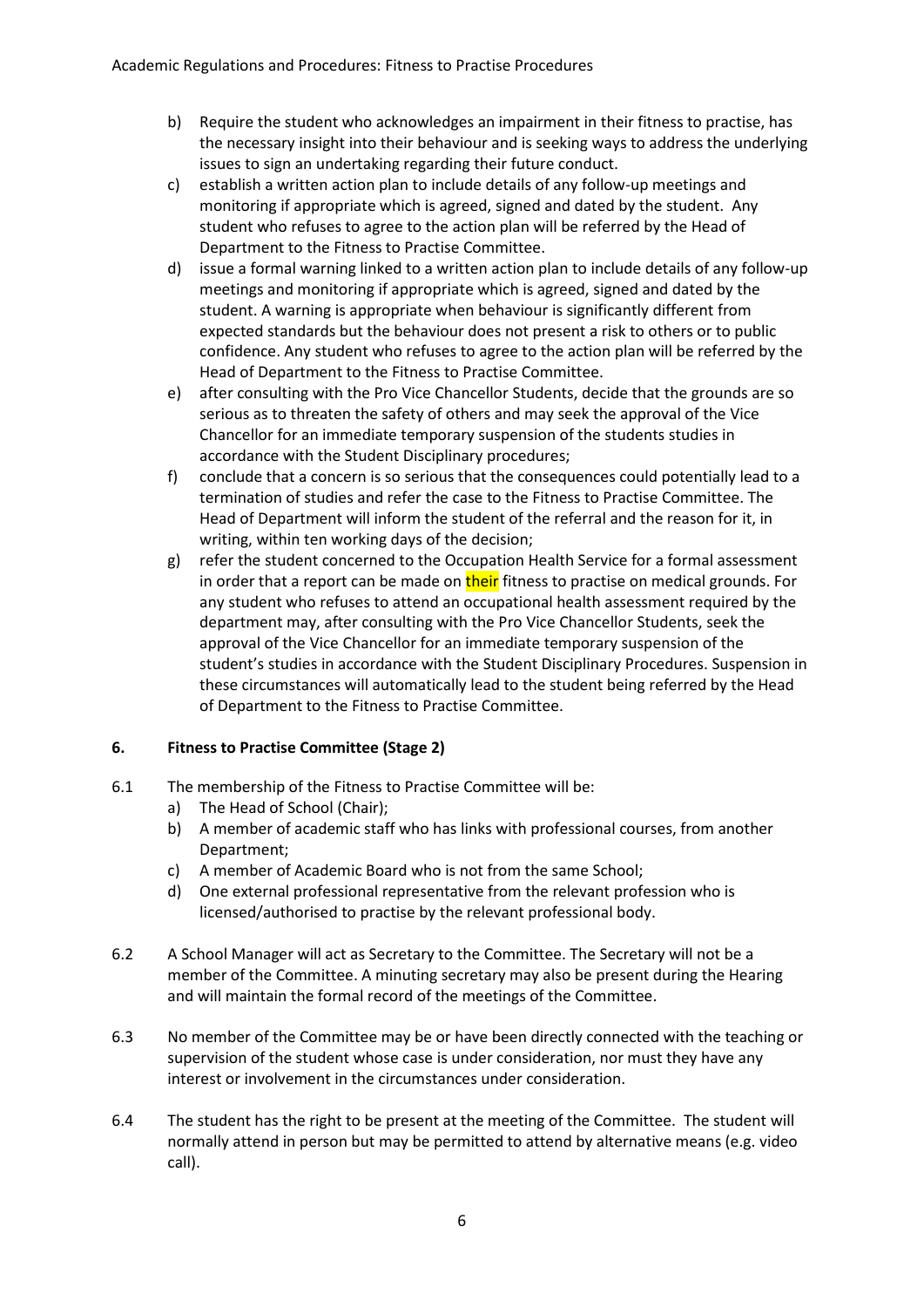- 6.5 All attending the Committee will be required to ensure that all matters discussed within the Committee are held in the strictest confidence.
- 6.6 The School Manager will give the student at least ten working days notice of the date of the Hearing and:
	- a) provide details of the case he or she has to answer;
	- b) provide copies of all documentation, including witness statements, relating to the case and a copy of these Procedures;
	- c) inform the student of their right to be accompanied at the Hearing by representative who may speak on their behalf. The name of this representative must be notified to the School Manager in advance of the Committee meeting;
	- d) provide the names of the members of the Fitness to Practise Committee;
	- e) provide the student with the names of any witnesses that the University proposes to call;
	- f) require the student to submit as soon as possible and in any event not later than four days before the time fixed for the Hearing a copy of any further written evidence which they may wish to present, in support of their case along with any written questions they may wish to ask relating to any redacted witness statement(s);
	- j) the name and status of any person who will accompany the student;
	- k) the names of any witnesses the student wishes to call.
- 6.7 If the student wishes to object to a member of the Fitness to Practise Committee they must do so as soon as possible and in any event at least four days before the time fixed for the Hearing. The only ground for objection is that of possible bias arising from either:
	- a) involvement in the Fitness to Practise process at an earlier stage;
	- b) involvement in a related appeal Hearing, disciplinary Hearing or grievance procedure or
	- c) prior knowledge of the matter.
- 6.8 The School Manager should ensure that sensitive information is not disclosed to committee members until their membership has been confirmed and no objections have been received.
- 6.9 Guidelines for the procedure for Hearings of the fitness to practise committee hearing are set out in the Appendix 1.
- 6.10 The Investigating Officer at stage one will normally present the case to be considered by the Committee but will not be involved in the decision making by the committee.
- 6.11 The hearing will be held in private and with reasonable facilities for the student and the individual accompanying the student to consult in private.
- 6.12 If the student is unwell or prevented from attending the Hearing by other good reason, the student will notify the Secretary to the Committee prior to the Hearing and, in the case of ill health, will submit a medical certificate. In circumstances where there are good reasons, the Hearing may be rearranged. The meeting may proceed in the absence of a student who has either:
	- a) indicated an intention to be present and does not attend;
	- b) never responded to communications;
	- c) indicated that they do not wish to attend.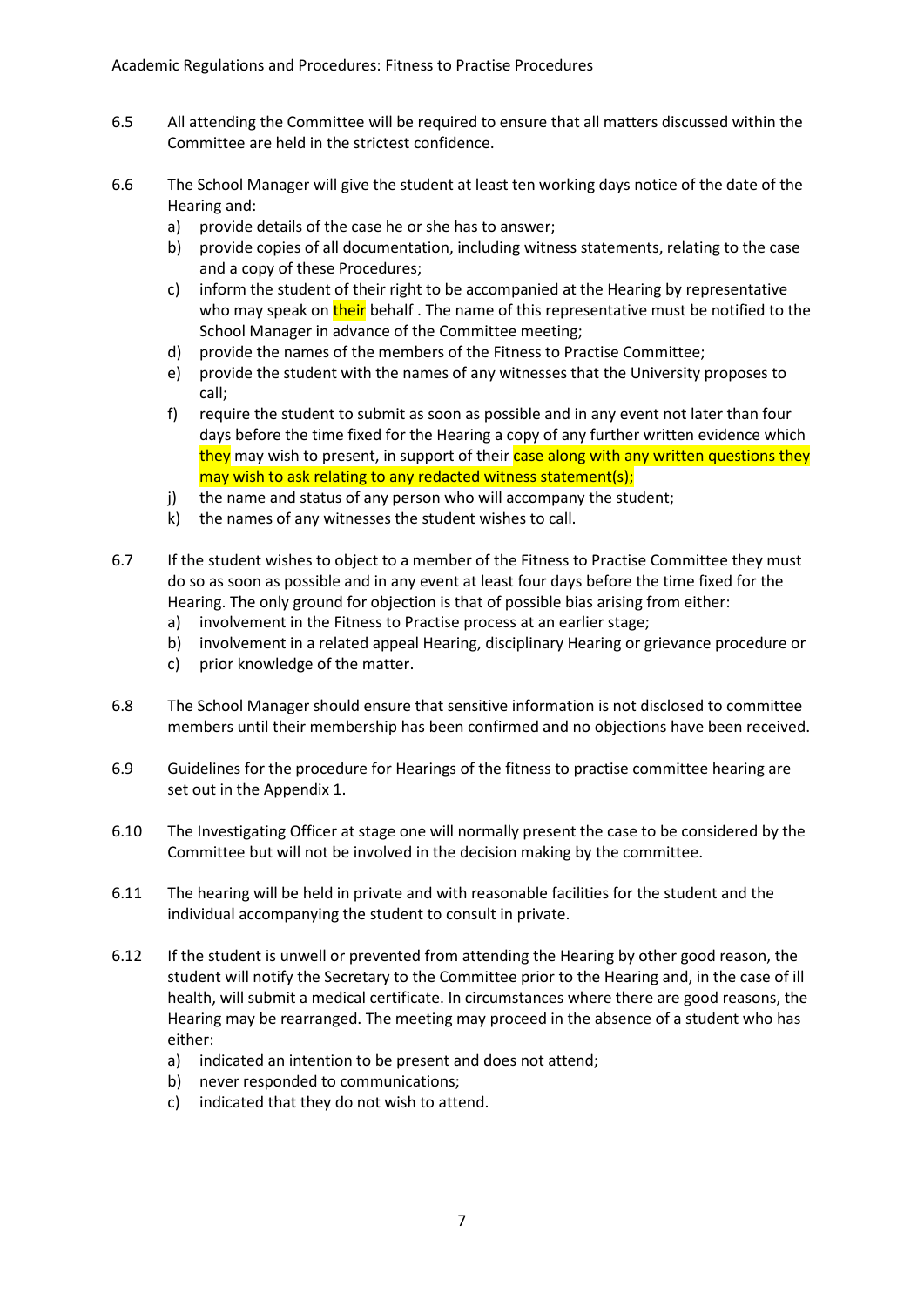The Committee should be content that it has sufficient evidence available to consider the case and that the student has been given adequate notice of the meeting and an opportunity to provide a written submission.

- 6.13 The Chair is responsible for ensuring that the student has been sent all the written evidence, including any witness statements, in advance; and that the student has a proper opportunity to meet the case against them, including by making a statement, by calling witnesses and by questioning witnesses called by any other party.
- 6.14 The Fitness to Practise Committee will consider each of the following options starting with the least serious and decide whether the student's fitness to practise is either impaired or unimpaired and either:
	- a) Permit the student to continue with the course with no further action;
	- b) Permit a student to continue with the course but under additional supervision, and conditions if appropriate, and within an additional reporting and monitoring procedure;
	- c) Impose disciplinary sanctions on the student, consistent with Student Disciplinary Procedures including the suspension of a student;
	- d) Refer a case to a relevant Board of Examiners for consideration whether or not a resit of a specified part or parts of the course is required;
	- e) Permit a student to continue with the course but the award made will not lead to a professional qualification and an alternative award title will be used as described in the Programme Specification;
	- f) Withdraw the student from the course leading to a professional qualification, but permit the student to apply for an alternative course. The Admissions Tutor will be made aware of the reasons why the student was withdrawn from the previous course;
	- g) Recommend to the Vice Chancellor that the student's studies on a course be terminated and that the student be permanently excluded from the University. The University will consider the results profiles for the student at the next Board of Examiners' meeting. Where a student achieves, or has already achieved, an interim award, the student will be issued with a certificate and transcript confirming the award.
- 6.15 The Fitness to Practise Committee should attempt to reach a unanimous decision regarding whether the student's fitness to practise is impaired and what action should be taken. Where this is not possible, a majority decision may be accepted. Where there is a split decision, the Chair will have the casting vote.
- 6.16 If the Committee concludes that the student is currently unfit to practise, but in the future may become fit to practise in the future, it should explain to the student what steps they may be able to take to resume their studies.
- 6.17 The decision along with the rationale of the Committee will be notified to the student in writing by the Secretary to the Committee within five working days of the Committee Hearing with a copy sent to the Pro Vice Chancellor Students. If the University is required to report the outcome to the professional body or regulator then this should be explained to the student along with any requirement for the student to disclose this outcome when applying for other regulated courses. The student will be notified of their right to request a review of the decision of the Committee.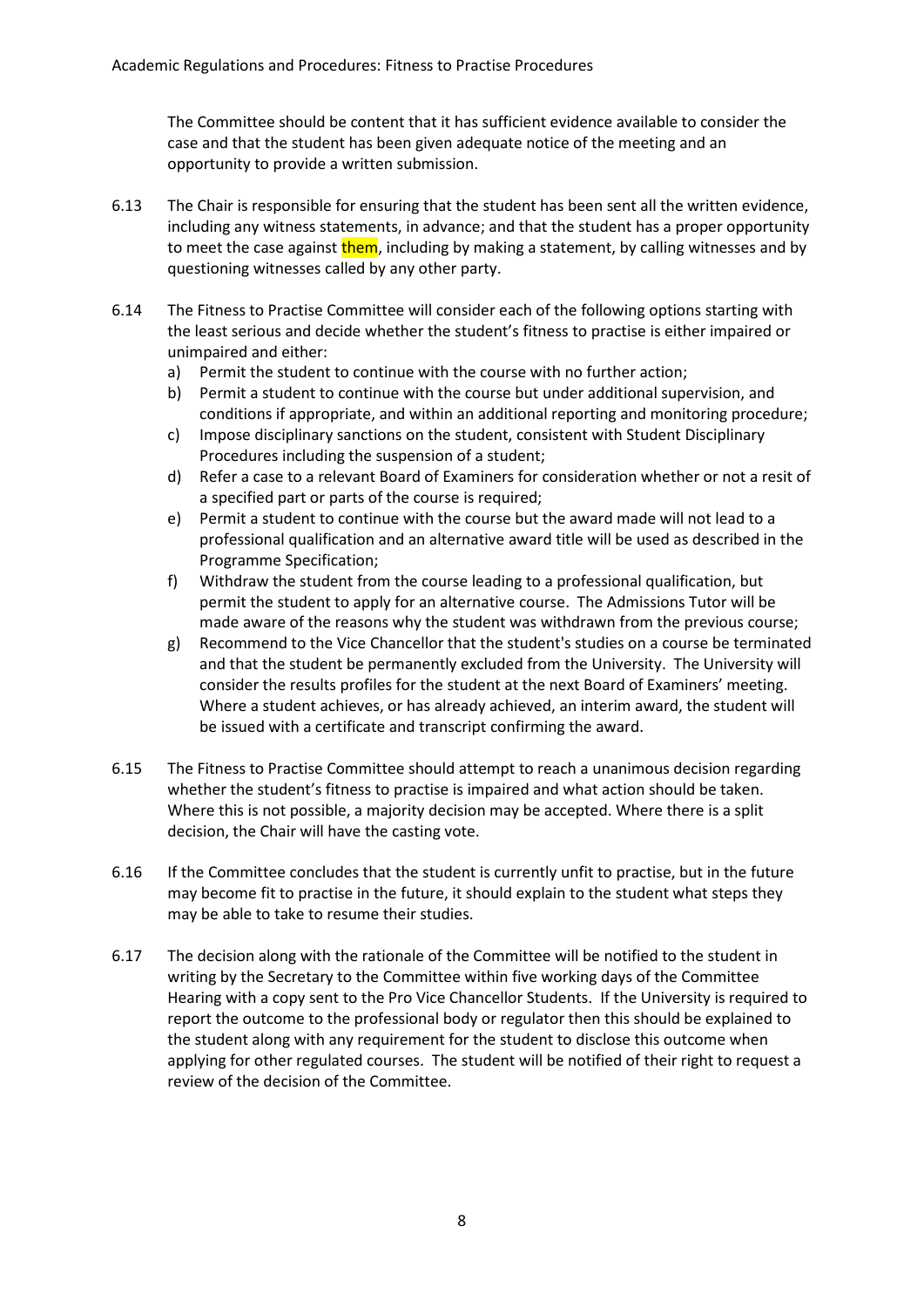Academic Regulations and Procedures: Fitness to Practise Procedures

### **7. Procedures for Review of the Decision**

- 7.1 A student may request a review of the decision of the Fitness to Practise Committee on the following grounds:
	- a) New evidence has emerged which can be corroborated and could not have been brought to the attention of the original meeting of the Committee;
	- b) There is evidence of a procedural irregularity in the conduct of the Fitness to Practise Committee;
	- c) There is evidence that the sanction imposed was inconsistent with the nature of the offence and penalties described in these procedures.
- 7.2 A request to review the decision of the Committee should be made in writing within 10 working days of receipt of the written decision to the Deputy Vice Chancellor.
- 7.3 On receipt of a request to review, the Deputy Vice Chancellor & Provost (or nominee) will decide if there are clear grounds for a review.
- 7.4 The Deputy Vice Chancellor & Provost (or nominee) will review the papers submitted to the committee, the minutes and the decision contained in the letter to the student, and will either:
	- a) refuse the request to review
	- b) uphold the original decision of the Committee, or
	- c) constitute a new Committee.
- 7.5 Throughout the review process, the original decision about fitness to practice will be considered to apply until overturned or set aside, including not agreeing an award if the Board of Examiners are due to meet during the review process.
- 7.6 Where the outcome of a case is overturned following review because of a failing to follow due process, this does not overrule any decision about whether a student is fit to practise. In these circumstances, the case will need to be reconsidered by the University following the fitness to practise procedures and giving due consideration to any potential impairment of a student's fitness to practise.
- 7.7 Where the decision of the Deputy Vice Chancellor & Provost or the Committee is to uphold the original decision the letter to the student will draw attention to the individual's right to refer the matter to the Office of the Independent Adjudicator (OIA) and the student will be issued with a Completion of Procedures letter.

### **8. Office of the Independent Adjudicator for Higher Education (OIA)**

- 8.1 A student who is not satisfied with the outcome of the Procedure and has exhausted all the stages of the procedure may request that the Office of the Independent Adjudicator (OIA) reviews the case. This may be done by completing the OIA scheme application form within twelve months of the date of the University's Completion of Procedures letter.
- 8.2 Where a case is considered eligible, the OIA will provide independent adjudication on the resolution of complaints, once the University's internal procedures have been exhausted.
- 8.3 Where the outcome of a case is overturned following appeal to the OIA because of a failing to follow due process, this does not overrule any decision about whether a student is fit to practise. In these circumstances, the case will need to be reconsidered by the University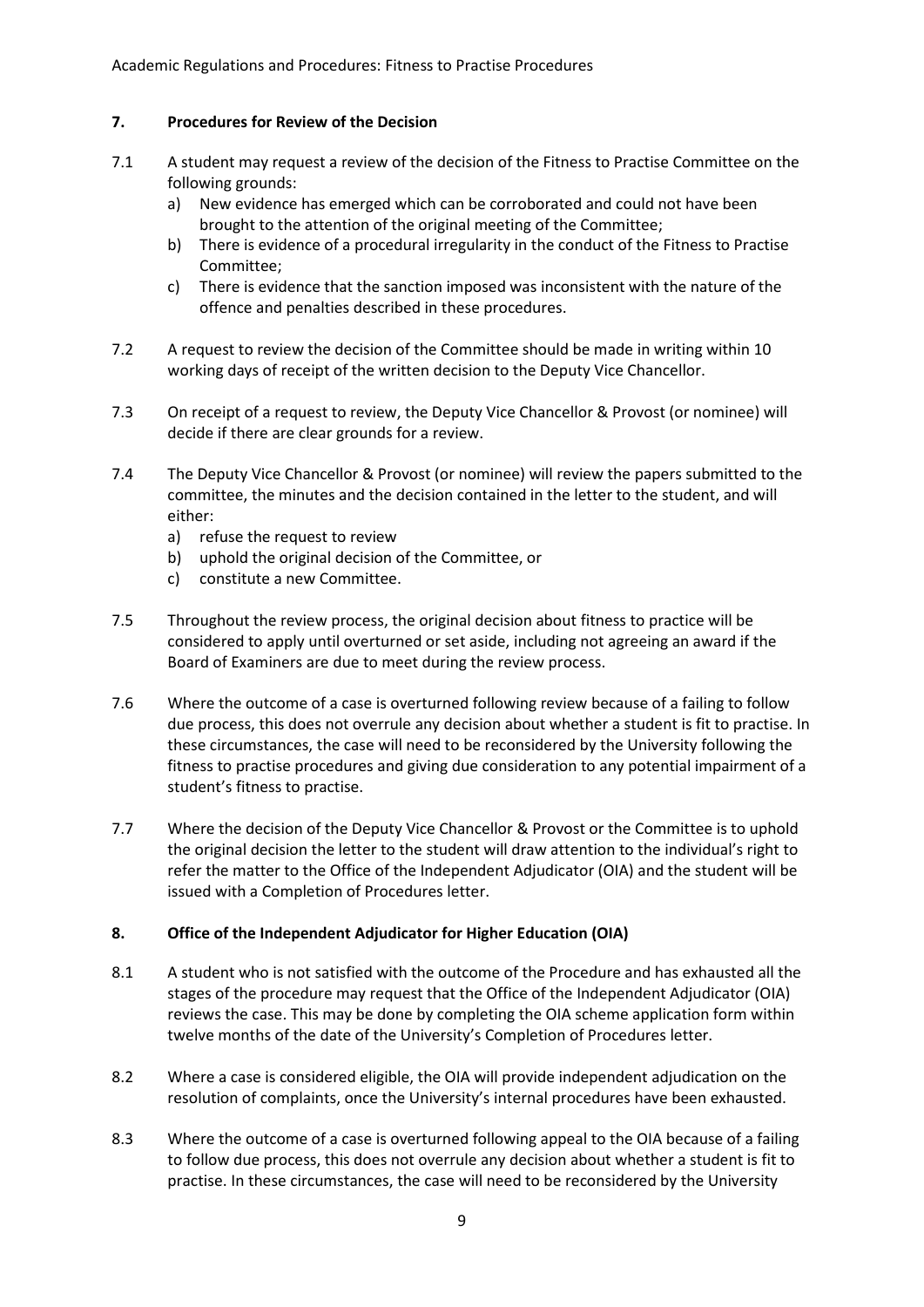following the fitness to practise procedures and giving due consideration to any potential impairment of a student's fitness to practise.

# **9. Record Keeping and Disclosure**

- 9.1 It is essential that the University keeps accurate and up-to-date records relating to a student's conduct and ability to practise safely.
- 9.2 Each School must keep a secure log of all fitness to practise concerns. The log must contain the following information:
	- (a) Student name
	- (b) The nature of the concern raised
	- (c) Whether the matter was dealt with as a low level concern or referred for further investigation and whether a fitness to practise panel was convened
	- (d) Whether the student's fitness to practise was found to be impaired
	- (e) Any sanction imposed as a result
- 9.3 Records must be accurate, contain enough detail to allow informed decisions to be made (where necessary) and ensure annual reports can be created on request for monitoring purposes.
- 9.4 Records should be retained in accordance with the University's Records Retention Schedule.
- 9.5 The University follows the Data Protection Act 2018 when handling personal information. Accordingly, all students' personal and sensitive information is held securely and confidentially and only shared when legitimate and necessary.
- 9.6 Ordinarily, consent will be obtained before a student's personal information is shared. However, information may be shared without direct consent where it is deemed that there is a potential risk to colleagues, the public and/or the student.
- 9.7 The University reserves the right to report any findings it has made about a student's fitness to practise to the designated professional organisation/regulator and/or other appropriate bodies. Ordinarily, such disclosures will only be made where the Head of School believes that to do so is an appropriate and proportionate means to protect others from any risk the student may pose. However, for certain areas, for example the Medical School, the University is under a duty to disclose to the relevant regulator any fitness to practise issue considered by a formal panel, committee or hearing irrespective of the outcome. Students will be informed of this obligation in the relevant programme specification and/or module handbooks and, in sharing information, the University will always act in accordance with prevailing data protection principles.
- 9.8 In accordance with the Safeguarding Vulnerable Groups Act 2006, the University is also under a legal duty to refer to the Disclosure and Barring Service any person who:
	- (a) has harmed, or poses a risk of harm as result of their conduct, to a child or vulnerable adult;
	- (b) satisfied the harm test (i.e. they have taken no action to harm a child or vulnerable adult, but the potential exists that they may do so in the future);
	- (c) has been convicted of, or received a caution for, a relevant offence.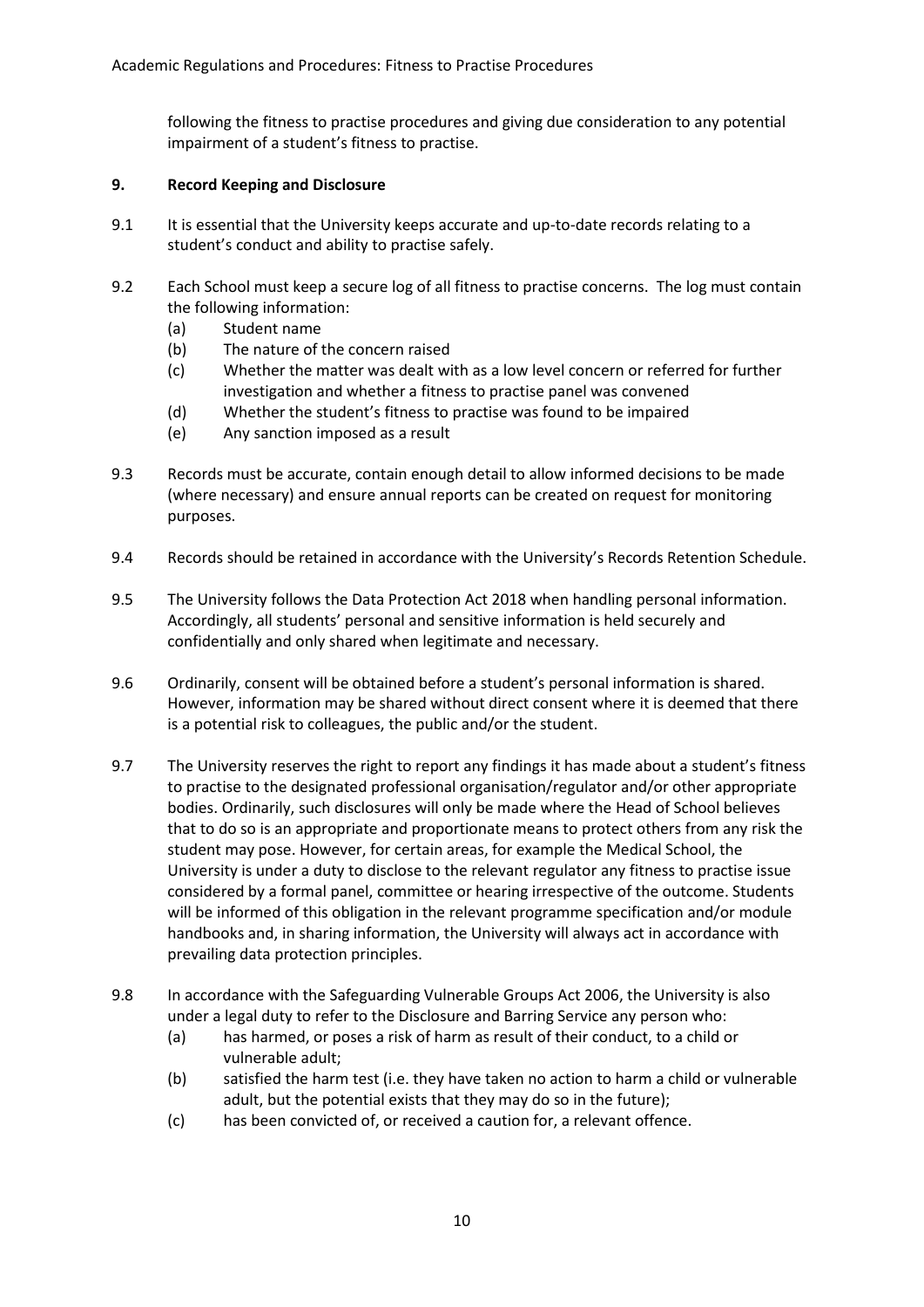Version reference: 2.4 Date document was approved and comes into effect: 1 September 2021 Author of the document: Kevin Pickess Date document is due for review: 1 September 2024 Date checked for Accessibility: 1 August 2021

## **Revision History**

| <b>Committee</b> | Date            | Change                                            |
|------------------|-----------------|---------------------------------------------------|
| Academic Board   | 7 July 2021     | Minor revisions                                   |
| v2.4             |                 | [AB20-54]                                         |
| Academic Board   | 1 July 2020     | Major revisions after OIA Good Practice Framework |
| v2.3             |                 | review. [AB19-55] [v2.2 not published]            |
| Academic Board   | 1 May 2019      | Minor revisions                                   |
| v2.1             |                 | [AB18-37]                                         |
| Academic Board   | 25 April 2018   | Major revisions                                   |
| v2.0             |                 | $[AB17-55]$                                       |
| Academic Board   | 8 October 2014  | Minor revisions:                                  |
| v1.4             |                 | [AB14-14]                                         |
| Academic Board   | 24 April 2013   | Minor revisions:                                  |
| v1.3             |                 | $[AB12-47]$                                       |
| Academic Board   | 25 April 2012   | Minor revisions:                                  |
| v1.2             |                 | [AB11-25a]                                        |
| Academic Board   | 4 February 2010 | Minor revisions                                   |
| V1.1             |                 | [AB09-21]                                         |
| Academic Board   | 4 October 2006  | New Procedure Approved                            |